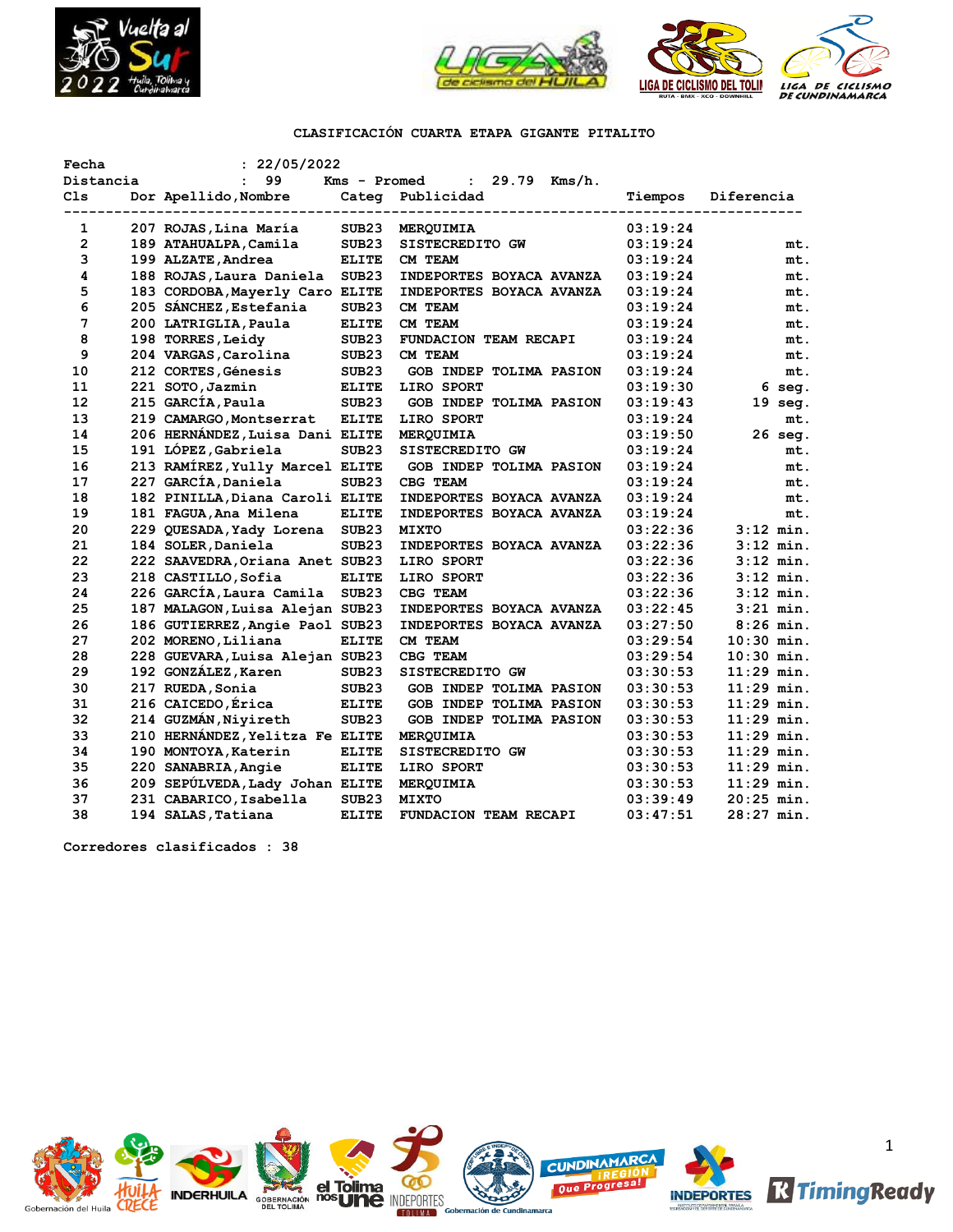



### **CLASIFICACIÓN SUB23 DE LA ETAPA**

| 1  |     | 207 ROJAS, Lina María           | SUB <sub>23</sub> | MERQUIMIA                      | 03:19:24 |                   |
|----|-----|---------------------------------|-------------------|--------------------------------|----------|-------------------|
| 2  |     | 189 ATAHUALPA, Camila           | SUB <sub>23</sub> | SISTECREDITO GW                | 03:19:24 | mt.               |
| 3  |     | 188 ROJAS, Laura Daniela        | SUB <sub>23</sub> | INDEPORTES BOYACA AVANZA       | 03:19:24 | mt.               |
| 4  |     | 205 SÁNCHEZ, Estefania          | SUB <sub>23</sub> | CM TEAM                        | 03:19:24 | mt.               |
| 5  |     | 198 TORRES, Leidy               | SUB <sub>23</sub> | FUNDACION TEAM RECAPI          | 03:19:24 | mt.               |
| 6  |     | 204 VARGAS, Carolina            | SUB <sub>23</sub> | CM TEAM                        | 03:19:24 | mt.               |
| 7  |     | 212 CORTES, Génesis             | SUB <sub>23</sub> | <b>GOB INDEP TOLIMA PASION</b> | 03:19:24 | mt.               |
| 8  |     | 215 GARCÍA, Paula               | SUB23             | <b>GOB INDEP TOLIMA PASION</b> | 03:19:43 | $19 \text{ seq.}$ |
| 9  |     | 191 LÓPEZ, Gabriela             | SUB <sub>23</sub> | SISTECREDITO GW                | 03:19:24 | mt.               |
| 10 |     | 227 GARCÍA, Daniela             | SUB <sub>23</sub> | CBG TEAM                       | 03:19:24 | mt.               |
| 11 |     | 229 QUESADA, Yady Lorena        | SUB <sub>23</sub> | <b>MIXTO</b>                   | 03:22:36 | $3:12$ min.       |
| 12 |     | 184 SOLER, Daniela              | SUB <sub>23</sub> | INDEPORTES BOYACA AVANZA       | 03:22:36 | $3:12$ min.       |
| 13 |     | 222 SAAVEDRA, Oriana Anet SUB23 |                   | LIRO SPORT                     | 03:22:36 | $3:12$ min.       |
| 14 |     | 226 GARCÍA, Laura Camila        | SUB <sub>23</sub> | CBG TEAM                       | 03:22:36 | $3:12$ min.       |
| 15 | 187 | MALAGON, Luisa Alejan SUB23     |                   | INDEPORTES BOYACA AVANZA       | 03:22:45 | $3:21$ min.       |
| 16 |     | 186 GUTIERREZ, Angie Paol SUB23 |                   | INDEPORTES BOYACA AVANZA       | 03:27:50 | $8:26$ min.       |
| 17 |     | 228 GUEVARA, Luisa Alejan SUB23 |                   | CBG TEAM                       | 03:29:54 | $10:30$ min.      |
| 18 |     | 192 GONZÁLEZ, Karen             | SUB23             | SISTECREDITO GW                | 03:30:53 | $11:29$ min.      |
| 19 | 217 | RUEDA, Sonia                    | SUB23             | <b>GOB INDEP TOLIMA PASION</b> | 03:30:53 | $11:29$ min.      |
| 20 |     | 214 GUZMÁN, Niyireth            | SUB <sub>23</sub> | <b>GOB INDEP TOLIMA PASION</b> | 03:30:53 | $11:29$ min.      |
| 21 |     | 231 CABARICO, Isabella          | SUB <sub>23</sub> | <b>MIXTO</b>                   | 03:39:49 | 20:25 min.        |

### **CLASIFICACIÓN POR EQUIPOS DE LA ETAPA**

#### **-----------------------------------------------------------------------------------------**

|   | CM TEAM                        | 09:58:12     |              |       |
|---|--------------------------------|--------------|--------------|-------|
| 2 | INDEPORTES BOYACA AVANZA       | $09:58:12$ a |              | mt.   |
| 3 | <b>GOB INDEP TOLIMA PASION</b> | 09:58:31 a   |              | 19    |
|   | LIRO SPORT                     | 10:01:30a    |              | 3:18  |
|   | 5 SISTECREDITO GW              | $10:09:41$ a |              | 11:29 |
| 6 | MEROUIMIA                      | 10:10:07     | $\mathbf{a}$ | 11:55 |
|   | CBG TEAM                       | 10:11:54     | $\mathbf{a}$ | 13:42 |

### **PASOS DE LA MONTAÑA DE LA ETAPA**

**-----------------------------------------------------------------------**

 **Paso de Montaña La Resaca**

 **-------------------------------------------------------------------**

| 199 ALZATE Andrea         | CM TEAM                  | 4 pts |
|---------------------------|--------------------------|-------|
| 183 CORDOBA Ma yerly Caro | <b>INDEPORTES BOYACA</b> | 3 pts |
| 205 SÁNCHEZ Estefania     | CM TEAM                  | 2 pts |
| 181 FAGUA Ana Milena      | <b>INDEPORTES BOYACA</b> | 1 pts |

### **PASOS DE LAS METAS VOLANTES DE LA ETAPA**

**-----------------------------------------------------------------------**

|     | Meta Volante Garzon                        |                              |                         |  |
|-----|--------------------------------------------|------------------------------|-------------------------|--|
|     | 208 MARTÍNEZ Vanesa<br>190 MONTOYA Katerin | MEROUIMIA<br>SISTECREDITO GW | 3 pts No Clas.<br>2 pts |  |
| 200 | LATRIGLIA Paula                            | CM TEAM                      | 1 pts                   |  |

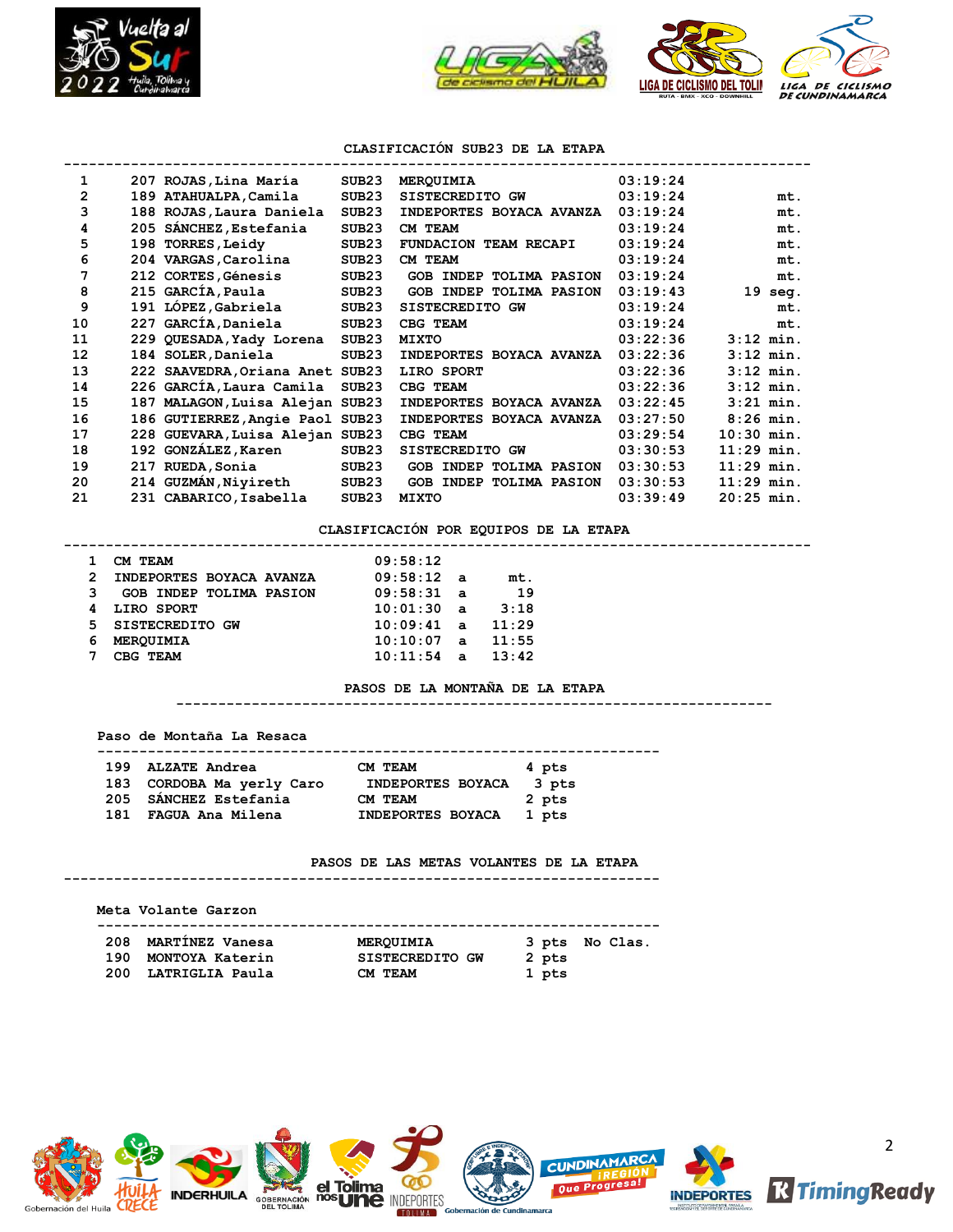



# **CLASIFICACIÓN REGULARIDAD DE LA ETAPA**

| 1              | 207 | ROJAS, Lina María           | SUB <sub>23</sub> | <b>MEROUIMIA</b>               | 15 Pts |
|----------------|-----|-----------------------------|-------------------|--------------------------------|--------|
| $\overline{2}$ | 189 | ATAHUALPA, Camila           | SUB23             | SISTECREDITO GW                | 12 Pts |
| 3              | 199 | <b>ALZATE , Andrea</b>      | <b>ELITE</b>      | CM TEAM                        | 10 Pts |
| 4              | 188 | ROJAS, Laura Daniela SUB23  |                   | INDEPORTES BOYACA AVANZA       | 8 Pts  |
| 5              | 183 | CORDOBA, Mayerly Caro ELITE |                   | INDEPORTES BOYACA AVANZA       | 7 Pts  |
| 6              | 205 | SANCHEZ, Estefania          | SUB23             | CM TEAM                        | 6 Pts  |
| 7              | 200 | LATRIGLIA, Paula            | <b>ELITE</b>      | CM TEAM                        | 6 Pts  |
| 8              | 198 | <b>TORRES, Leidy</b>        | SUB23             | <b>FUNDACION TEAM RECAPI</b>   | 4 Pts  |
| 9              | 204 | VARGAS, Carolina            | SUB23             | CM TEAM                        | 3 Pts  |
| 10             | 212 | <b>CORTES, Génesis</b>      | SUB23             | <b>GOB INDEP TOLIMA PASION</b> | 2 Pts  |
| 11             | 190 | MONTOYA, Katerin            | <b>ELITE</b>      | SISTECREDITO GW                | 2 Pts  |

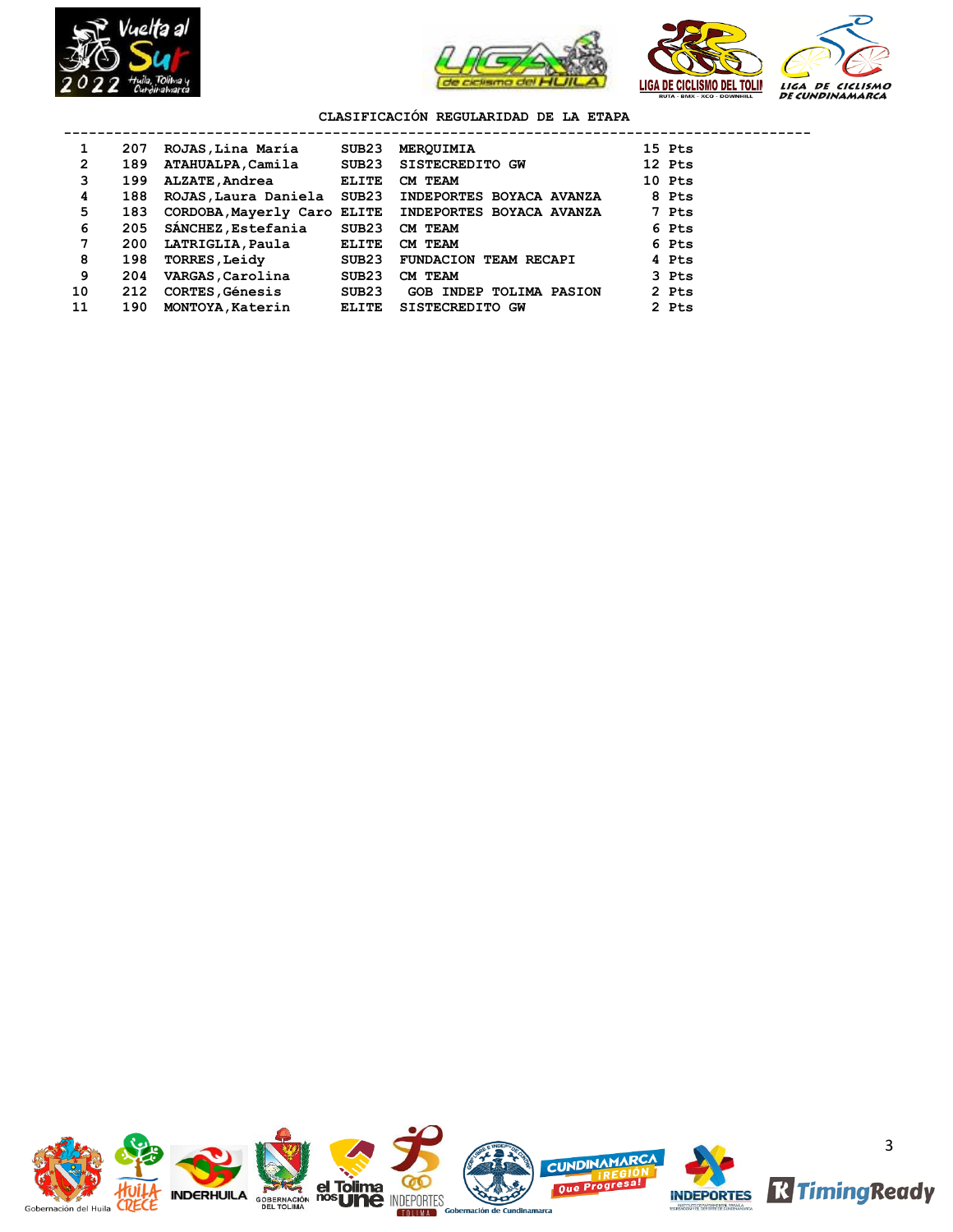



**CLASIFICACIÓN GENERAL DESPUÉS DE LA CUARTA ETAPA GIGANTE PITALITO**

**Fecha : 22/05/20**

**Distancia acumulada : 298 Kms - Promed : 30,42 Kms/hora.**

| C1s     | Dor | Apellido, Nombre              |                   | Categ Publicidad               | Tiempos                    | Diferencia |
|---------|-----|-------------------------------|-------------------|--------------------------------|----------------------------|------------|
| $1 -$   | 205 | SÁNCHEZ, Estefania            | SUB <sub>23</sub> | CM TEAM                        | $09:47:58-063$             |            |
| $2 -$   | 199 | ALZATE, Andrea                | <b>ELITE</b>      | CM TEAM                        | $09:47:58-087$ a           |            |
| $3 -$   | 183 | CORDOBA, Mayerly Caroli ELITE |                   | INDEPORTES BOYACA AVANZA       | $09:48:01-056$ a           | 3          |
| $4 -$   | 181 | FAGUA, Ana Milena             | <b>ELITE</b>      | INDEPORTES BOYACA AVANZA       | 09:48:02-040 a             | 4          |
| $5. -$  | 221 | SOTO, Jazmin                  | <b>ELITE</b>      | LIRO SPORT                     | $09:48:50-030$ a           | 52         |
| $6. -$  | 198 | <b>TORRES, Leidy</b>          | SUB <sub>23</sub> | FUNDACION TEAM RECAPI          | $09:48:56-020$ a           | 58         |
| $7 -$   | 188 | ROJAS, Laura Daniela          | SUB23             | INDEPORTES BOYACA AVANZA       | $09:49:10-037$ a           | 1:12       |
| $8 -$   | 189 | ATAHUALPA, Camila             | SUB <sub>23</sub> | SISTECREDITO GW                | 09:49:11-002 a             | 1:13       |
| $9 -$   | 191 | LÓPEZ, Gabriela               | SUB <sub>23</sub> | SISTECREDITO GW                | $09:49:15-061$ a           | 1:17       |
| $10. -$ | 213 | RAMÍREZ, Yully Marcela        | <b>ELITE</b>      | GOB INDEP TOLIMA PASION        | $09:49:20-076$ a           | 1:22       |
| $11. -$ | 212 | CORTES, Génesis               | SUB23             | GOB INDEP TOLIMA PASION        | $09:49:21-099$ a           | 1:23       |
| $12 -$  | 182 | PINILLA, Diana Carolina ELITE |                   | INDEPORTES BOYACA AVANZA       | 09:49:45-080 a             | 1:47       |
| $13. -$ | 206 | HERNÁNDEZ, Luisa Daniel ELITE |                   | MERQUIMIA                      | $09:50:32-093$ a           | 2:34       |
| $14. -$ | 204 | VARGAS, Carolina              | SUB <sub>23</sub> | CM TEAM                        | $09:51:36-085$ a           | 3:38       |
| $15. -$ | 207 | ROJAS, Lina María             | SUB23             | MERQUIMIA                      | $09:53:01-020$ a           | 5:03       |
| $16. -$ | 200 | LATRIGLIA, Paula              | <b>ELITE</b>      | CM TEAM                        | $09:54:11-044$ a           | 6:13       |
| $17. -$ | 219 | CAMARGO, Montserrat           | <b>ELITE</b>      | LIRO SPORT                     | $09:54:16-093$ a           | 6:18       |
| $18. -$ | 227 | GARCÍA, Daniela               | SUB <sub>23</sub> | CBG TEAM                       | $09:56:43-025$ a           | 8:45       |
| $19. -$ | 184 | SOLER, Daniela                | SUB <sub>23</sub> | INDEPORTES BOYACA AVANZA       | $09:58:17-071$ a           | 10:19      |
| $20 -$  | 215 | GARCIA, Paula                 | SUB23             | <b>GOB INDEP TOLIMA PASION</b> | $10:00:01-007$ a           | 12:03      |
| $21. -$ | 222 | SAAVEDRA, Oriana Anete        | SUB <sub>23</sub> | LIRO SPORT                     | $10:00:04-083$ a           | 12:06      |
| $22 -$  | 218 | CASTILLO, Sofia               | <b>ELITE</b>      | LIRO SPORT                     | $10:00:26-049$ a           | 12:28      |
| $23. -$ | 226 | GARCÍA, Laura Camila          | SUB23             | CBG TEAM                       | $10:02:13-017$ a           | 14:15      |
| $24. -$ | 187 | MALAGON, Luisa Alejandr SUB23 |                   | INDEPORTES BOYACA AVANZA       | $10:03:32-049$ a           | 15:34      |
| $25. -$ | 228 | GUEVARA, Luisa Alejandr SUB23 |                   | CBG TEAM                       | 10:05:42-051 a             | 17:44      |
| $26. -$ | 229 | QUESADA, Yady Lorena          | SUB <sub>23</sub> | <b>MIXTO</b>                   | $10:05:57-078$ a           | 17:59      |
| $27 -$  | 209 | SEPÚLVEDA, Lady Johanna ELITE |                   | MERQUIMIA                      | $10:08:03-037$ a           | 20:05      |
| $28. -$ | 217 | RUEDA, Sonia                  | SUB23             | GOB INDEP TOLIMA PASION        | $10:12:13-010$ a           | 24:15      |
| $29. -$ | 192 | GONZÁLEZ, Karen               | SUB <sub>23</sub> | SISTECREDITO GW                | 10:13:41-039 a             | 25:43      |
| $30 -$  | 202 | MORENO, Liliana               | <b>ELITE</b>      | CM TEAM                        | 10:14:44-099 a             | 26:46      |
| $31 -$  | 190 | MONTOYA, Katerin              | <b>ELITE</b>      | SISTECREDITO GW                | $10:21:25-056$ a           | 33:27      |
| $32 -$  | 210 | HERNÁNDEZ, Yelitza Fern ELITE |                   | MERQUIMIA                      | $10:22:03-064$ a           | 34:05      |
| $33 -$  | 231 | CABARICO, Isabella            | SUB <sub>23</sub> | <b>MIXTO</b>                   | 10:24:01-057 a             | 36:03      |
| $34. -$ | 220 | SANABRIA, Angie               | <b>ELITE</b>      | LIRO SPORT                     | $10:25:36-029$ a           | 37:38      |
| $35. -$ | 186 | GUTIERREZ, Angie Paola        | SUB <sub>23</sub> | INDEPORTES BOYACA AVANZA       | $10:28:22-055$ a           | 40:24      |
| $36. -$ | 214 | GUZMÁN, Nivireth              | SUB <sub>23</sub> | <b>GOB INDEP TOLIMA PASION</b> | $10:28:36-028$ a           | 40:38      |
| $37 -$  | 216 | CAICEDO, Érica                | <b>ELITE</b>      | GOB INDEP TOLIMA PASION        | $10:31:15-061$ a           | 43:17      |
| $38. -$ | 194 | SALAS, Tatiana                | <b>ELITE</b>      | FUNDACION TEAM RECAPI          | $10:54:23-089$ a $1:06:25$ |            |
|         |     |                               |                   |                                |                            |            |

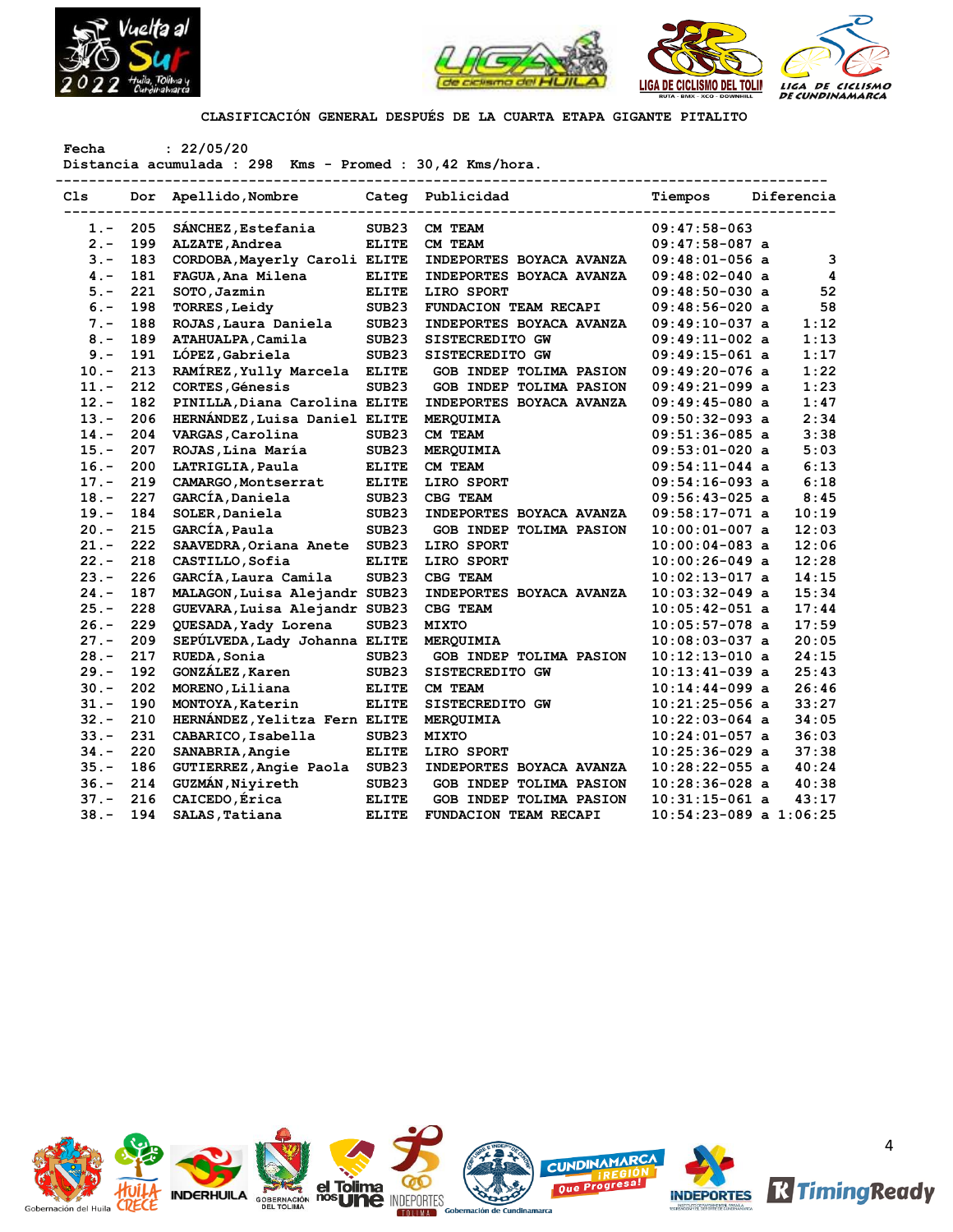



**--------------------------------------------------------------------------------------------**

**CLASIFICACIÓN GENERAL SUB 23 DESPUÉS DE LA CUARTA ETAPA GIGANTE PITALITO**

| Cls     | Dor | Apellido, Nombre              |                   | Categ Publicidad                  | Tiempos          | Diferencia |
|---------|-----|-------------------------------|-------------------|-----------------------------------|------------------|------------|
| $1 -$   | 205 | SÁNCHEZ, Estefania            | SUB <sub>23</sub> | CM TEAM                           | $09:47:58-063$   |            |
| $2 -$   | 198 | <b>TORRES, Leidy</b>          | SUB <sub>23</sub> | FUNDACION TEAM RECAPI             | $09:48:56-020$ a | 58         |
| $3 -$   | 188 | ROJAS, Laura Daniela          | SUB <sub>23</sub> | INDEPORTES BOYACA AVANZA          | $09:49:10-037$ a | 1:12       |
| $4 -$   | 189 | ATAHUALPA, Camila             | SUB <sub>23</sub> | SISTECREDITO GW                   | $09:49:11-002$ a | 1:13       |
| $5. -$  | 191 | LÓPEZ, Gabriela               | SUB <sub>23</sub> | SISTECREDITO GW                   | $09:49:15-061$ a | 1:17       |
| $6. -$  | 212 | CORTES, Génesis               | SUB <sub>23</sub> | <b>GOB INDEP TOLIMA PASION</b>    | $09:49:21-099$ a | 1:23       |
| $7 -$   | 204 | VARGAS, Carolina              | SUB <sub>23</sub> | CM TEAM                           | $09:51:36-085$ a | 3:38       |
| $8 -$   | 207 | ROJAS, Lina María             | SUB <sub>23</sub> | MERQUIMIA                         | $09:53:01-020$ a | 5:03       |
| $9 -$   | 227 | GARCÍA, Daniela               | SUB <sub>23</sub> | CBG TEAM                          | $09:56:43-025$ a | 8:45       |
| $10. -$ | 184 | SOLER, Daniela                | SUB <sub>23</sub> | INDEPORTES BOYACA AVANZA          | $09:58:17-071$ a | 10:19      |
| $11. -$ | 215 | GARCÍA, Paula                 | SUB <sub>23</sub> | <b>GOB INDEP TOLIMA PASION</b>    | $10:00:01-007$ a | 12:03      |
| $12 -$  | 222 | SAAVEDRA, Oriana Anete        | SUB <sub>23</sub> | LIRO SPORT                        | $10:00:04-083$ a | 12:06      |
| $13. -$ | 226 | GARCÍA, Laura Camila          | SUB <sub>23</sub> | CBG TEAM                          | $10:02:13-017$ a | 14:15      |
| $14. -$ | 187 | MALAGON, Luisa Alejandr SUB23 |                   | INDEPORTES BOYACA AVANZA          | $10:03:32-049$ a | 15:34      |
| $15. -$ | 228 | GUEVARA, Luisa Alejandr SUB23 |                   | CBG TEAM                          | $10:05:42-051$ a | 17:44      |
| $16. -$ | 229 | QUESADA, Yady Lorena          | SUB <sub>23</sub> | <b>MIXTO</b>                      | $10:05:57-078$ a | 17:59      |
| $17. -$ | 217 | RUEDA, Sonia                  | SUB <sub>23</sub> | INDEP TOLIMA PASION<br><b>GOB</b> | $10:12:13-010$ a | 24:15      |
| $18. -$ | 192 | GONZÁLEZ, Karen               | SUB <sub>23</sub> | SISTECREDITO GW                   | $10:13:41-039$ a | 25:43      |
| $19. -$ | 231 | CABARICO, Isabella            | SUB <sub>23</sub> | <b>MIXTO</b>                      | $10:24:01-057$ a | 36:03      |
| $20 -$  | 186 | GUTIERREZ, Angie Paola        | SUB <sub>23</sub> | INDEPORTES BOYACA AVANZA          | $10:28:22-055$ a | 40:24      |
| $21 -$  | 214 | GUZMÁN, Niyireth              | SUB <sub>23</sub> | <b>GOB INDEP TOLIMA PASION</b>    | $10:28:36-028$ a | 40:38      |

#### **CLASIFICACIÓN GENERAL POR EQUIPOS --------------------------------------------------------------------------------------------**

| 1 INDEPORTES BOYACA AVANZA | 29:11:46             |
|----------------------------|----------------------|
| 2 CM TEAM                  | $29:11:46$ a $00:00$ |
| 3 GOB INDEP TOLIMA PASION  | $29:24:56$ a $13:10$ |
| 4 LIRO SPORT               | $29:29:35$ a $17:49$ |
| 5 MEROUIMIA                | $29:38:09$ a $26:23$ |
| 6 SISTECREDITO GW          | $29:38:49$ a $27:03$ |
| CBG.<br>TEAM               | $29:51:07$ a $39:21$ |

## **CLASIFICACIÓN GENERAL DE LA REGULARIDAD**

| 1  | 207 | ROJAS, Lina María       | SUB <sub>23</sub> |   | 37 Pts |
|----|-----|-------------------------|-------------------|---|--------|
| 2  | 188 | ROJAS, Laura Daniela    | SUB <sub>23</sub> |   | 37 Pts |
| 3  | 189 | ATAHUALPA, Camila       | SUB <sub>23</sub> |   | 36 Pts |
| 4  | 199 | ALZATE, Andrea          | <b>ELITE</b>      |   | 33 Pts |
| 5  | 183 | CORDOBA, Mayerly Caroli | <b>ELITE</b>      |   | 24 Pts |
| 6  | 181 | FAGUA, Ana Milena       | <b>ELITE</b>      |   | 23 Pts |
| 7  | 205 | SANCHEZ, Estefania      | SUB <sub>23</sub> |   | 21 Pts |
| 8  | 198 | <b>TORRES, Leidy</b>    | SUB <sub>23</sub> |   | 20 Pts |
| 9  | 221 | SOTO, Jazmin            | <b>ELITE</b>      |   | 16 Pts |
| 10 | 200 | LATRIGLIA, Paula        | <b>ELITE</b>      |   | 15 Pts |
| 11 | 213 | RAMÍREZ, Yully Marcela  | ELITE             |   | 12 Pts |
| 12 | 212 | <b>CORTES, Génesis</b>  | SUB <sub>23</sub> |   | 12 Pts |
| 13 | 190 | MONTOYA, Katerin        | <b>ELITE</b>      |   | 12 Pts |
| 14 | 227 | GARCÍA, Daniela         | SUB <sub>23</sub> | 7 | Pts    |
| 15 | 191 | LOPEZ, Gabriela         | SUB <sub>23</sub> | 6 | Pts    |
| 16 | 192 | <b>GONZÁLEZ, Karen</b>  | SUB <sub>23</sub> | 6 | Pts    |
| 17 | 204 | VARGAS, Carolina        | SUB <sub>23</sub> |   | 5 Pts  |
| 18 | 187 | MALAGON,Luisa Alejandr  | SUB <sub>23</sub> |   | 3 Pts  |

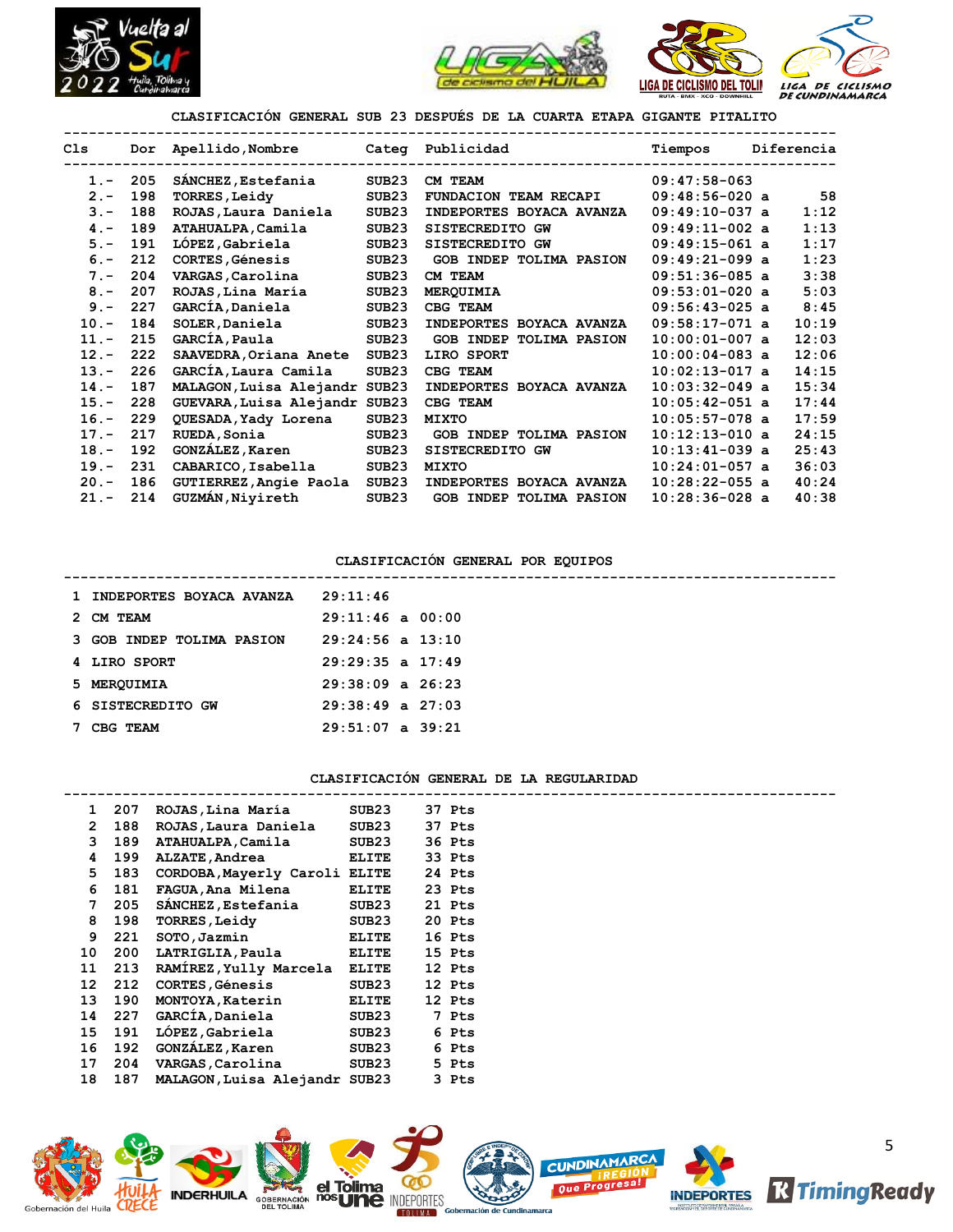



## **CLASIFICACIÓN GENERAL DE LOS PREMIOS DE MONTAÑA**

|              | 199   | ALZATE, Andrea                | ELITE             | 15 Pts |  |
|--------------|-------|-------------------------------|-------------------|--------|--|
| $\mathbf{2}$ | 181   | FAGUA, Ana Milena             | <b>ELITE</b>      | 15 Pts |  |
| 3            | 205   | SANCHEZ, Estefania            | SUB <sub>23</sub> | 12 Pts |  |
| 4            | 183   | CORDOBA, Mayerly Caroli ELITE |                   | 12 Pts |  |
|              | 5 207 | ROJAS, Lina María             | SUB23             | 7 Pts  |  |
|              | 6 221 | SOTO, Jazmin                  | <b>ELITE</b>      | 6 Pts  |  |
| 7            | 188   | ROJAS, Laura Daniela          | SUB <sub>23</sub> | 5 Pts  |  |
| 8            | 189   | ATAHUALPA, Camila             | SUB <sub>23</sub> | 2 Pts  |  |
| 9            | 198   | <b>TORRES, Leidy</b>          | SUB <sub>23</sub> | 1 Pts  |  |
| 10           | 213   | RAMÍREZ, Yully Marcela        | ELITE             | 1 Pts  |  |

### **CLASIFICACIÓN GENERAL DE LAS METAS VOLANTES**

| 1 190 | MONTOYA, Katerin       | <b>ELITE</b>     |                               | 12 Pts |
|-------|------------------------|------------------|-------------------------------|--------|
| 2 200 |                        | <b>ELITE</b>     |                               | 10 Pts |
| 3 192 | <b>GONZÁLEZ, Karen</b> | SUB23            |                               | 6 Pts  |
| 4 198 | <b>TORRES, Leidy</b>   | SUB23            |                               | 3 Pts  |
| 5 187 |                        |                  |                               | 3 Pts  |
| 6 188 | ROJAS, Laura Daniela   | SUB23            |                               | 3 Pts  |
|       |                        | LATRIGLIA, Paula | MALAGON, Luisa Alejandr SUB23 |        |